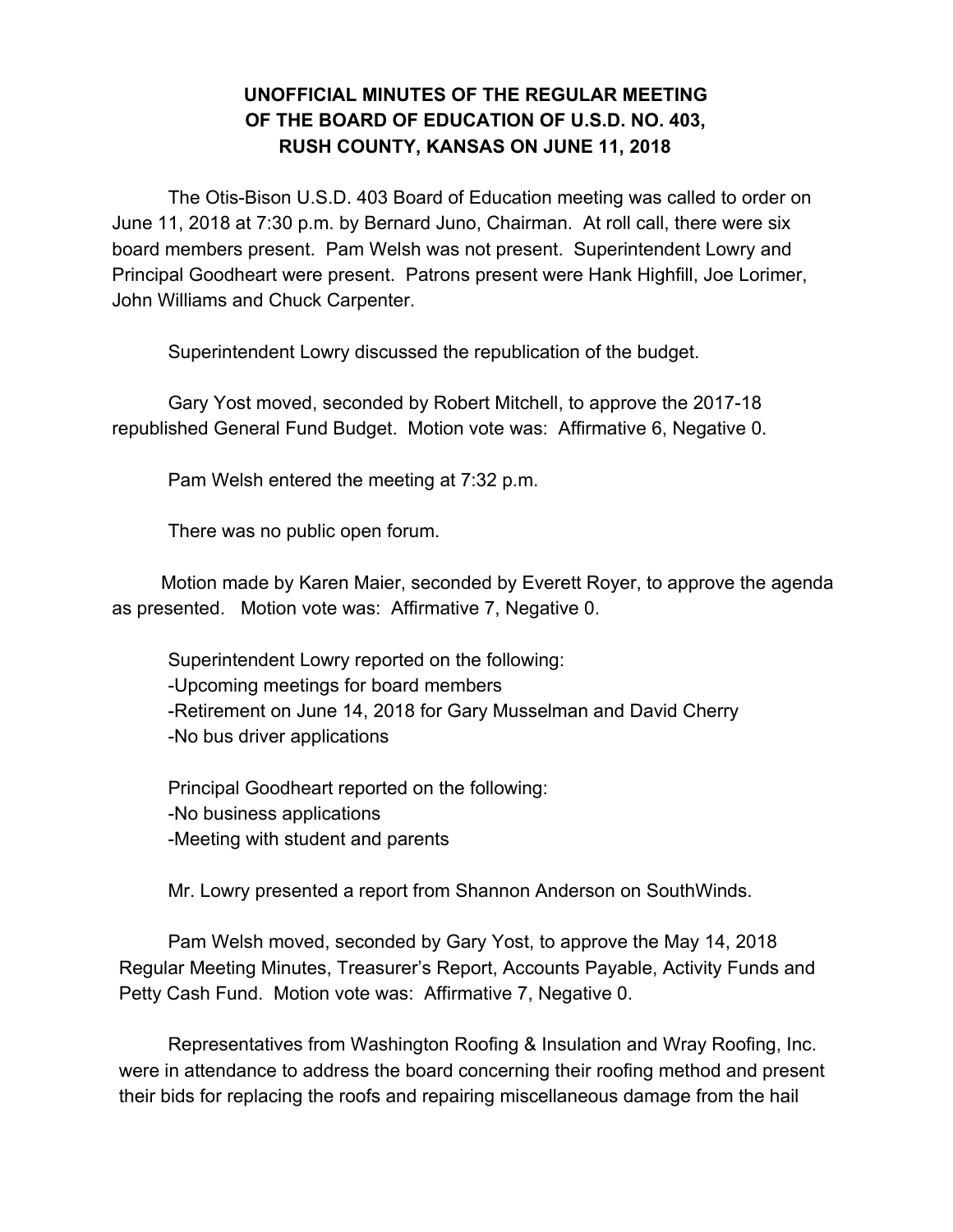storm. Chuck Carpenter and John Williams presented for Washington Roofing & Insulation and Joe Lorimer presented for Wray Roofing, Inc.

Karen Maier moved, seconded by Jason Wagner, to accept the bid from Wray Roofing, Inc. in the amount of \$257,794.00. Motion vote was: Affirmative 7, Negative 0. (The roof and other repairs are covered by insurance less the deductible.)

Motion made by Gary Yost, seconded by Everett Royer, to approve the SQE Membership for 2018-19 in the amount of \$350.00. Motion vote was: Affirmative 7, Negative 0.

Robert Mitchell moved to table Item D - Consideration of Approval of Renewal of Student Accident Insurance until the July meeting. Motion seconded by Gary Yost. Motion vote was: Affirmative 7, Negative 0.

Gary Yost moved, seconded by Pam Welsh, to approve the 2018-19 Bison Recreation Lease as presented. Motion vote was: Affirmative 7, Negative 0.

Hank Highfill discussed with the board the implementation of online enrollment. No action was taken at this time.

Robert Mitchell declared a conflict of interest and left the meeting at 8:48 p.m.

Motion made by Gary Yost, seconded by Everett Royer, to accept the high bid of \$3,200 for the 2006 Ford Expedition. Motion vote was: Affirmative 6, Negative 0.

Robert Mitchell re-entered the meeting at 8:50 p.m.

Everett Royer moved, seconded by Karen Maier, to approve a special meeting on June 28, 2018 at 7:00 a.m. for end-of-year items. Motion vote was: Affirmative 7, Negative 0.

Motion made by Bernard Juno to go into executive session to discuss certified personnel resignation, supplemental positions and Administrators and District Office Personnel salaries with Superintendent Lowry for fifteen (15) minutes, pursuant to the non-elected personnel exception under the Kansas Open Meetings Act, and that we return to open meeting in the boardroom at 8:09 p.m. Karen Maier seconded the motion. Motion vote was: Affirmative 7, Negative 0.

The meeting was resumed at 8:09 p.m.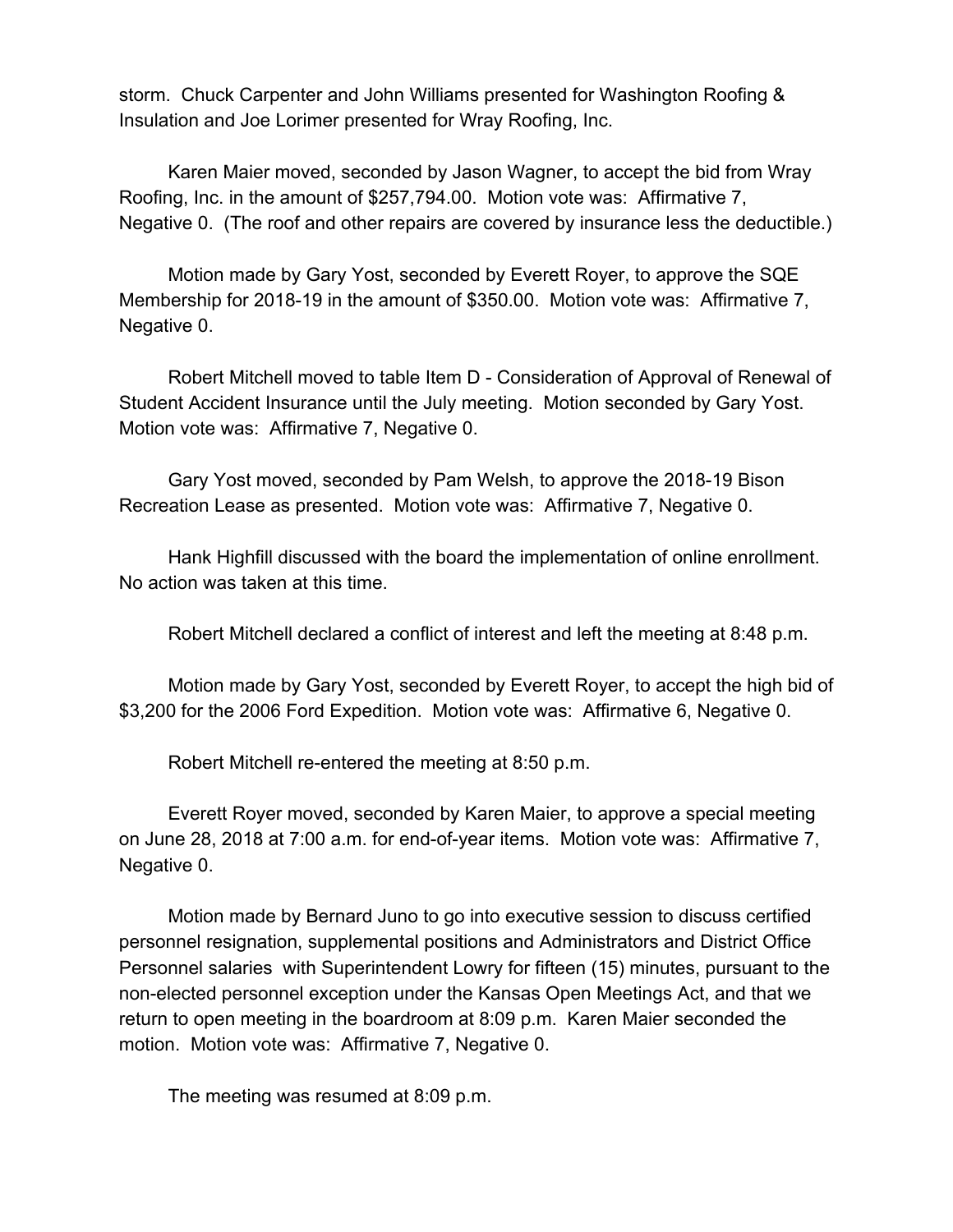Gary Yost moved, seconded by Pam Welsh, to approve the resignation from Margaret (Maggie) Robinson. Motion vote was: Affirmative 7, Negative 0.

Motion made by Karen Maier, seconded by Everett Royer, to approve the updated Supplemental List as presented. Motion vote was: Affirmative 7, Negative 0. (Supplemental List attached and hereby made a part of these minutes.)

Robert Mitchell moved, seconded by Gary Yost, to approve the Administrative and District Office staff salaries as presented. Motion vote was: Affirmative 7, Negative 0.

Everett Royer moved to go into executive session to discuss the Notice of Intent to Negotiate pursuant to the exception for employer-employee Negotiations under the KOMA and that we return to open session in the boardroom at 9:22 p.m. Gary Yost seconded the motion. Motion vote was: Affirmative 7, Negative 0.

The meeting was resumed at 9:22 p.m.

Motion made by Gary Yost, seconded by Pam Welsh, to approve the Negotiated Agreement as presented. Motion vote was: Affirmative 7, Negative 0.

Karen Maier moved, seconded by Everett Royer, to adjourn. Motion vote was: Affirmative 7, Negative 0.

\_\_\_\_\_\_\_\_\_\_\_\_\_\_\_\_\_\_\_\_\_\_\_\_\_\_\_\_\_\_\_\_ \_\_\_\_\_\_\_\_\_\_\_\_\_\_\_\_\_\_\_\_\_\_\_\_\_\_\_\_\_\_\_

The meeting was adjourned at 9:24 p.m.

Respectfully Submitted:

Chairperson Janice Pivonka, Clerk

 **OTIS-BISON HIGH SCHOOL ACTIVITY & CLUB SPONSORS**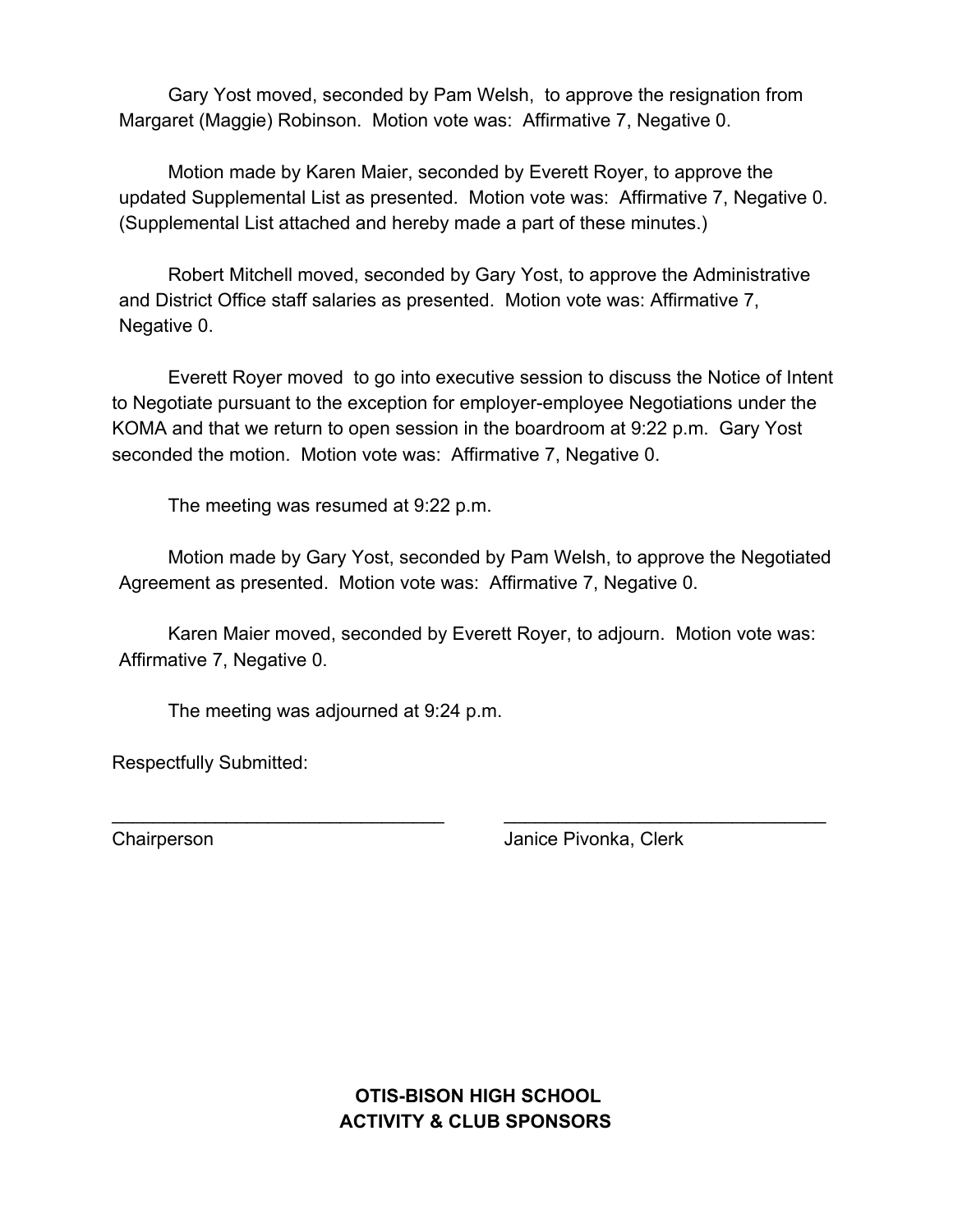### **2018/19**

## **June 11, 2018**

|                                                                                             | <b>Mark Goodheart</b>    |
|---------------------------------------------------------------------------------------------|--------------------------|
|                                                                                             | Annalee Crotinger        |
|                                                                                             | <b>Cathy Ochs</b>        |
|                                                                                             | <b>Tim Markloff</b>      |
| CHEERLEADERS -----------------------------Jenny McAllie, Kelsey Monahan, Brandi Gilpin      |                          |
|                                                                                             | <b>Annalee Crotinger</b> |
| DECA (Distributive Education Clubs of America)---------------------                         |                          |
|                                                                                             | <b>Annalee Crotinger</b> |
|                                                                                             |                          |
|                                                                                             | <b>Stan/Shelly Ewy</b>   |
|                                                                                             |                          |
|                                                                                             | Kris Hagans              |
|                                                                                             |                          |
|                                                                                             |                          |
|                                                                                             | Jane Goodheart           |
|                                                                                             | Jenny Kling              |
|                                                                                             | Amy Blackburn            |
|                                                                                             | <b>Travis Starr</b>      |
|                                                                                             | <b>Curtis Little</b>     |
|                                                                                             | Janelle Maier            |
|                                                                                             | Julie Wagner             |
|                                                                                             | <b>Curtis Little</b>     |
|                                                                                             | <b>Kevin Bahr</b>        |
|                                                                                             | <b>Robert Trapp</b>      |
|                                                                                             | Stan Ewy                 |
|                                                                                             | <b>Travis Starr</b>      |
|                                                                                             | Don Dewald               |
|                                                                                             | <b>Curtis Little</b>     |
| SUMMER WEIGHTS-----------------------------------Travis Starr/Curtis Little/Danny Zarzutzki |                          |
|                                                                                             | <b>Travis Starr</b>      |
|                                                                                             | Kris Hagans              |
|                                                                                             | Stan Ewy/Deb Erb         |

**Otis-Bison Junior High School Activity and Club Sponsorship**